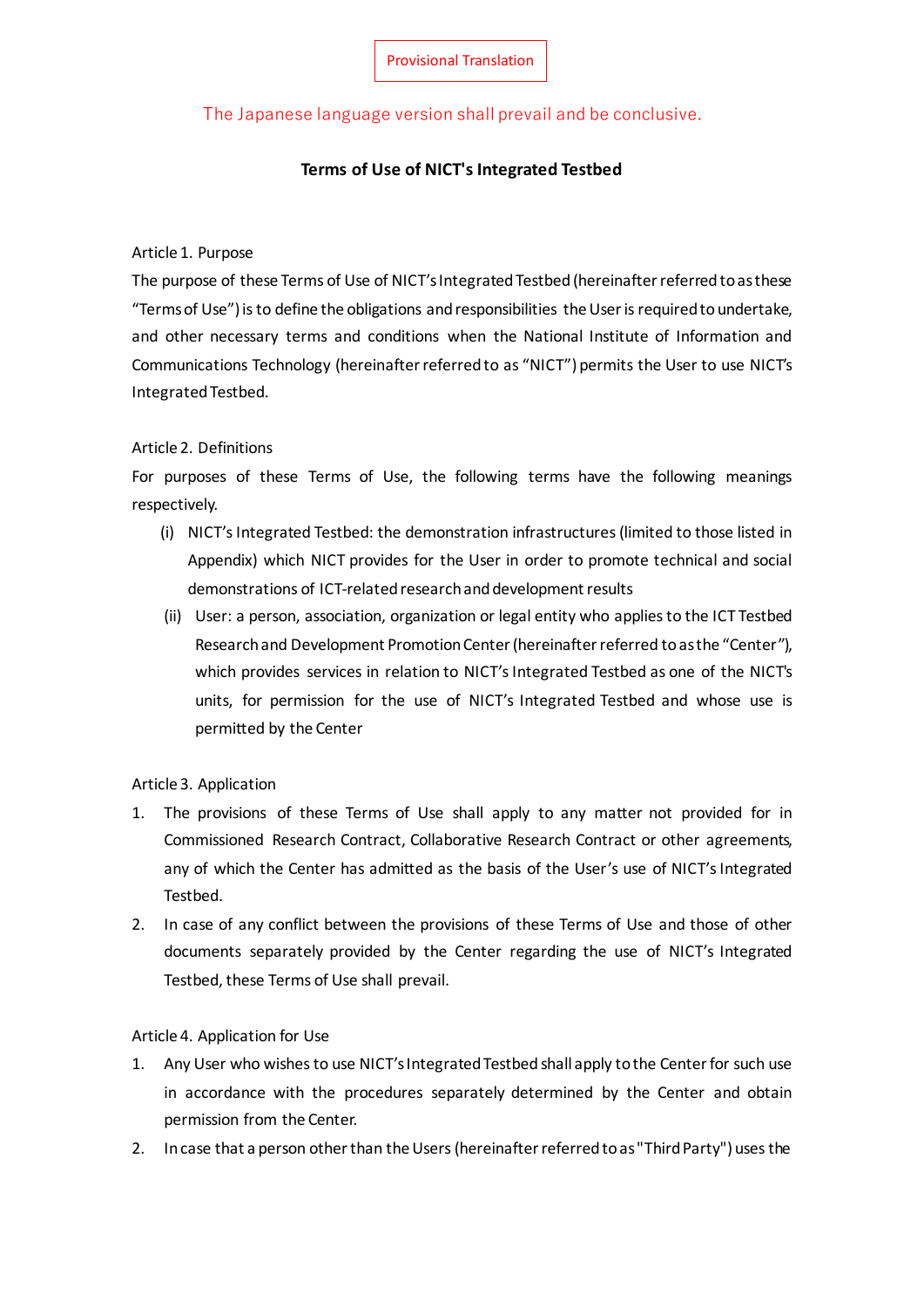NICT's Integrated Testbed, such Users shall apply in advance to the Center for such use in accordance with the procedures separately determined by the Center and shall obtain permission from the Center.

Article 5. Obligations and Responsibilities

- 1. The Usershall be prohibited from conducting any of the actsspecified in the following items. The Center shall not be responsible or liable for any event arising out of any of the acts of the User specified in the following items:
	- (i) To use NICT's Integrated Testbed mainly for the purpose of profit
	- (ii) To hinder any provision and use of NICT's Integrated Testbed
	- (iii) To violate any law or regulation applicable to the use of NICT's Integrated Testbed including foreign law
	- (iv) To use NICT's Integrated Testbed for any purpose and in any manner other than those permitted by the Center under Article 4
	- (v) To allow Third Party to use NICT's Integrated Testbed without the prior permission of the Center
	- (vi) To make any unauthorized disclosure of, leak or divulge the User authentication information issued by the Centerto a third party, or make the same publicly available
	- (vii) To use NICT's Integrated Testbed in the manner against the public order and morals
	- (viii) To frustrate the purpose of the suggestions and advice given by the committee requiring the User to follow under Article 6.2
	- (ix) Other actsprohibited by the Center
- 2. The Center has and reserves the right to terminate the User's use of NICT's Integrated Testbed at any time if the User conducts any one of the acts provided for in the preceding paragraph.
- 3. Whenever the User allows the Third Party to use NICT's Integrated Testbed subject to the prior permission of the Center, the User shall have such Third Party agree to the requirementsnecessary for such Third Party to comply with the terms and conditions under these Terms of Use. In this case, the User shall undertake any and all responsibilities for managing and supervising such Third Party to comply therewith, and indemnify and hold the Center harmless for and against any and all obligations and responsibilities to such Third Party.
- 4. To the extent of the User's use of NICT's Integrated Testbed,the Center makesno warranties for the User on the quality of communication, fully ensuring cybersecurity (the term "cybersecurity" as defined in Article 2 of the Basic Act on Cybersecurity (Act No. 104 of 2014) of Japan), ensuring the integrity of the electromagnetic records (the term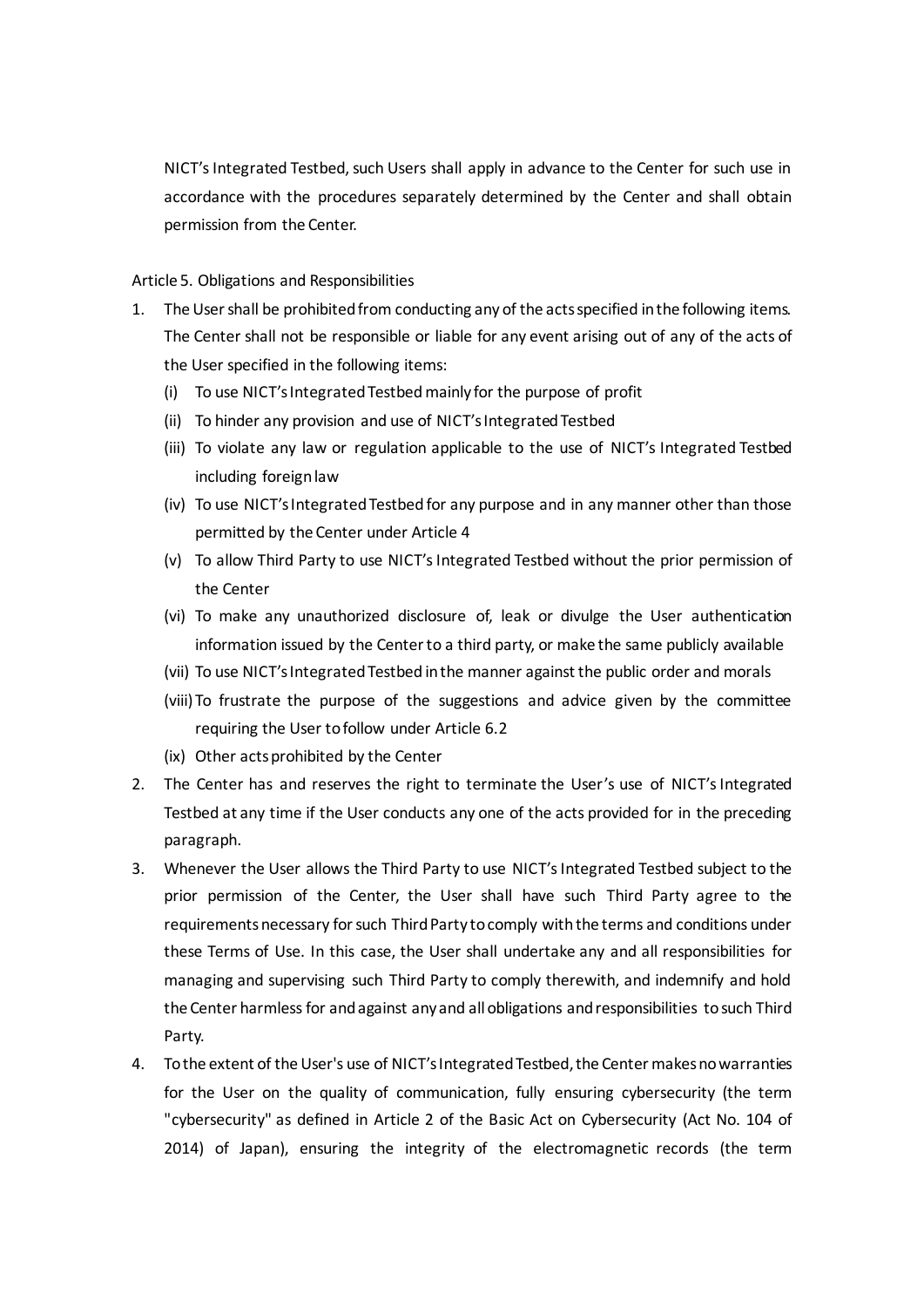"electromagnetic records" defined asthe records producedby electronic, magnetic or other means unrecognizable by natural perceptive functions and used for data-processing by a computer including, but not limited to, data, programs and software; the same shall apply for purposes of Articles 5.5 through 5.7), and other functions and performance (including a partial or complete suspension of the use thereof) of NICT's Integrated Testbed, and shall not be responsible or liable to the User for any damage arising out of or in connection with such functions and performance.

- 5. The User shall cooperate with the Center in the operation of the NICT's Integrated Testbed, including changes implemented by the Center to the facilities and equipment, etc. that constitute the NICT's Integrated Testbed, suspension of the use of part of or all of the NICT's Integrated Testbed, and coordination of use among the Users.
- 6. When the User transmits the electromagnetic records to and/or stores the same in or on the facilities and equipment which compose NICT's Integrated Testbed (including the case where the User has a third party transmit and/or to store such record; hereinafterthe same shall apply), the User shall undertake any and all responsibilities for the content and behavior of such electromagnetic records, for which the Center shall not be responsible or liable whatsoever. For the sake of clarity, the User's transmission of the electromagnetic records toand/or store thereof in or on the facilities and equipment which compose NICT's Integrated Testbed shall not constitute the disclosure to, provision for, or loan or lending to the Center of the information, material, researchsamples or other data owned by the User.
- 7. If the User causes any damage to NICT and a third party (including, but not limited to, any foreign government) by transmitting the electromagnetic records to and/or storing the same in or to the facilities and equipment which compose NICT's Integrated Testbed, the User shall undertake any and all responsibilities and liabilities for such damage, for which the Center shall not be responsible or liable whatsoever. In addition, the User, at its own risk and on its own account, shall deal with any legal claim that might be made by a third party regarding the use of NICT's Integrated Testbed.
- 8. To the extent that the User consents to and that might be necessary for confirming the operation status of NICT's Integrated Testbed, NICT may be entitled to use the User's electromagnetic recordstransmitted to and/or stored in or to NICT's Integrated Testbed so that NICT and the User may conduct research and development, or that NICT improve the operation environment of NICT's Integrated Testbed.
- 9. Whenever the User, through the use of NICT's Integrated Testbed, uses the services managed and provided by any institute or organization other than NICT, the User shall comply with the rules and regulations prescribed thereby. In this case, the Center shall not be responsible or liable for the services managed and provided by such institute or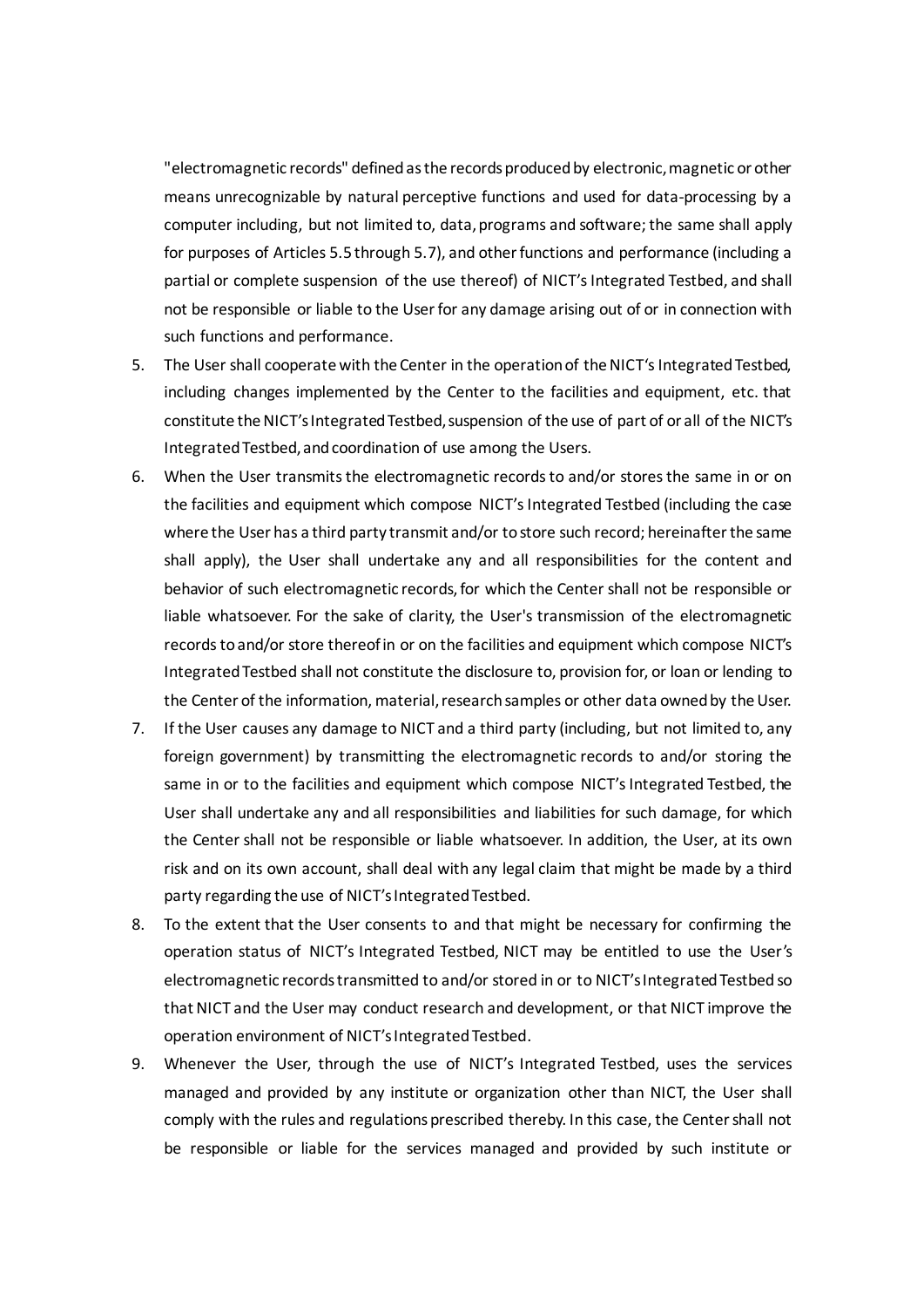organization whatsoever.

- 10. Whenever the User uses NICT's Integrated Testbed, the User shall pay attention to the documents and other information provided by the Center and take necessary measures on its own to avoid any problem in the use of NICT's Integrated Testbed. The Center shall not be responsible or liable for any damage to the equipment arising out of or in connection with the User's connection to NICT's Integrated Testbed.
- 11. The User shall cooperate with the Center when the Center coordinatesthe use between the Users and otherwise operates NICT's Integrated Testbed.
- 12. The User shall cooperate in the Center's questionnaires and other surveys on the User's use of NICT's Integrated Testbed,and its results and outputs from the User's use.

### Article 6. Use of Personal Data

- 1. Before the User uses any personal information (hereinafter referred to as the "Personal Data") during the use of NICT's Integrated Testbed, the User shall request consideration for and consultation on the use of such Personal Data from a relevant committee established by NICT following the Center's prior coordination. The consideration and consultation procedure shall be separately designated.
- 2. The User shall, when given suggestion or advice by the committee in the consideration and consultation process provided for in the preceding paragraph, follow such suggestions or advice in using the Personal Data.
- 3. The User shall undertake any and all responsibilities and liabilities for using the Personal Data associated with the use of NICT's Integrated Testbed, for which the Center shall not be responsible or liable whatsoever.

### Article 7. Miscellaneous

- 1. Notwithstanding the provisions of Article 4, the User may use NICT's Integrated Testbed without the Center's prior approval if any imminent peril exists to the life, body, liberty or properties of its own or a third party, and if the User has no choice but to use NICT's Integrated Testbed to avoid such peril.
- 2. The User using NICT's Integrated Testbed under the preceding paragraph shall notify the Center thereof promptly after such use.

### Article 8. Amendment

- 1. The Center may amend these Terms of Use at its own discretion. The Center shall notify the Users of the proposed amendment prior to its enforcement.
- 2. The Center should make efforts so that the amendment to be made under the preceding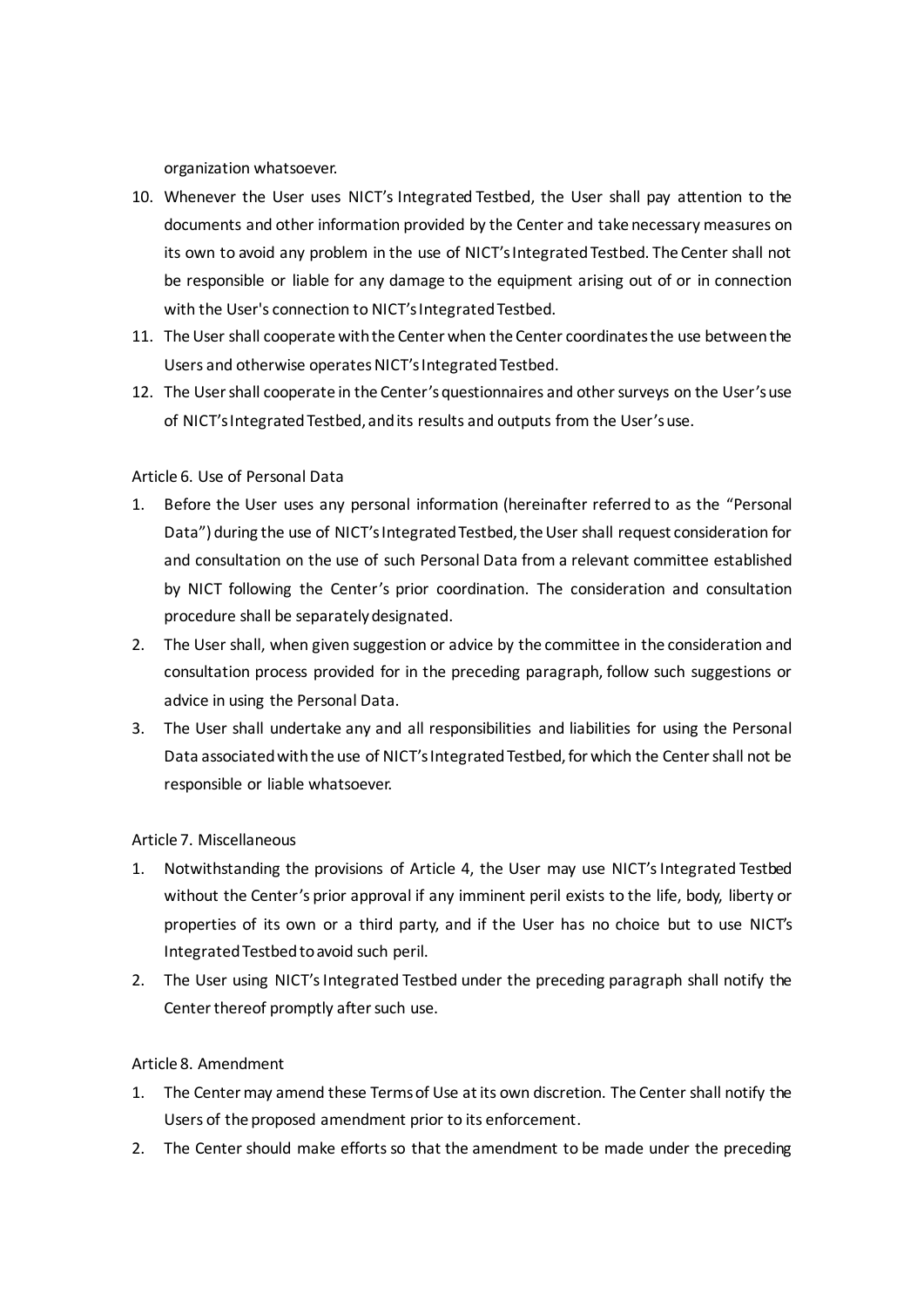paragraph will ensure the appropriate use of NICT's Integrated Testbed without frustrating the purpose of these Terms of Use.